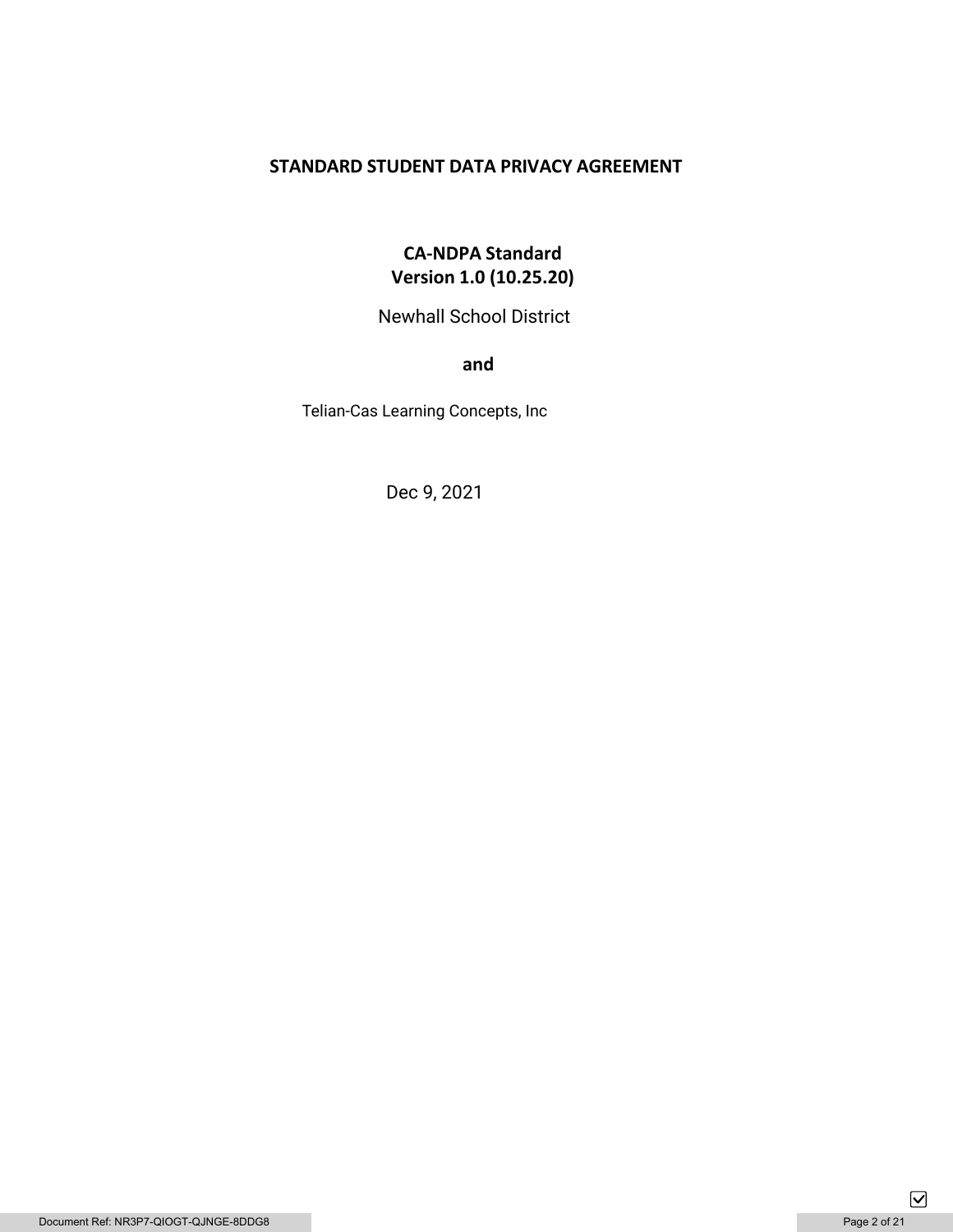This Student Data Privacy Agreement ("**DPA**") is entered into on the date of full execution (the "**Effective Date**") and is entered into by and between:

(the "**Local Education Agency**" or "**LEA**") and

, located at Newhall School District 25375 Orchard Village RD STE 200ValenciaCalifornia

(the "**Provider**"). Reading with TLC

, located at  $\,$  775 Pleasant Street, Suite  $\rm 8,355$ Weymouth MA 02189

**WHEREAS**, the Provider is providing educational or digital services to LEA.

**WHEREAS**, the Provider and LEA recognize the need to protect personally identifiable student information and other regulated data exchanged between them as required by applicable laws and regulations, such as the Family Educational Rights and Privacy Act ("**FERPA**") at 20 U.S.C. § 1232g (34 CFR Part 99);

the Children's Online Privacy Protection Act ("COPPA") at 15 U.S.C. § 6501-6506 (16 CFR Part 312), applicable state privacy laws and regulations

## and

**WHEREAS**, the Provider and LEA desire to enter into this DPA for the purpose of establishing their respective obligations and duties in order to comply with applicable laws and regulations.

**NOW THEREFORE**, for good and valuable consideration, LEA and Provider agree as follows:

1. A description of the Services to be provided, the categories of Student Data that may be provided by LEA to Provider, and other information specific to this DPA are contained in the Standard Clauses hereto.

# 2. **Special Provisions.** *Check if Required*



 If checked, the Supplemental State Terms and attached hereto as **Exhibit "G"** are hereby incorporated by reference into this DPA in their entirety.



If Checked, the Provider, has signed **Exhibit "E"** to the Standard Clauses, otherwise known as General Offer of Privacy Terms

- 3. In the event of a conflict between the SDPC Standard Clauses, the State or Special Provisions will control. In the event there is conflict between the terms of the DPA and any other writing, including, but not limited to the Service Agreement and Provider Terms of Service or Privacy Policy the terms of this DPA shall control.
- 4. This DPA shall stay in effect for three years. Exhibit E will expire 3 years from the date the original DPA was signed.
- 5. The services to be provided by Provider to LEA pursuant to this DPA are detailed in **Exhibit "A"** (the "**Services**").
- 6. **Notices**. All notices or other communication required or permitted to be given hereunder may be given via e-mail transmission, or first-class mail, sent to the designated representatives below.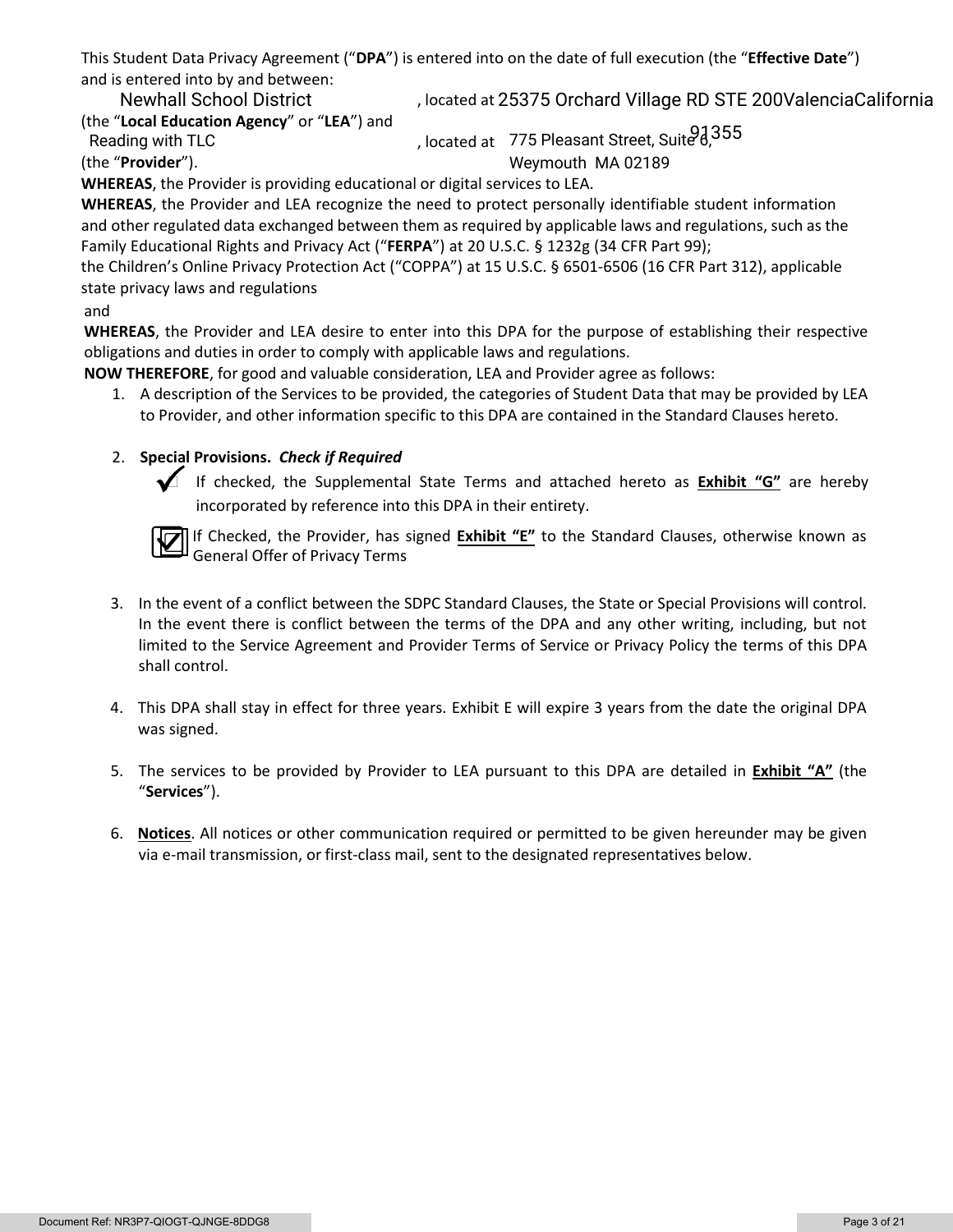|                                                                                                                           | The designated representative for the LEA for this DPA is:                   |                                        |  |  |
|---------------------------------------------------------------------------------------------------------------------------|------------------------------------------------------------------------------|----------------------------------------|--|--|
|                                                                                                                           |                                                                              |                                        |  |  |
|                                                                                                                           | Services<br>Address: 25375 Orchard Village RD STE 200ValenciaCalifornia91355 |                                        |  |  |
|                                                                                                                           | Phone: (661) 291-4167 Email: sstaszewski@newhallsd.com                       |                                        |  |  |
| The designated representative for the Provider for this DPA is:                                                           |                                                                              |                                        |  |  |
|                                                                                                                           |                                                                              |                                        |  |  |
|                                                                                                                           | Address: 775 Pleasant St. Suite 6 Weymouth, MA 02189                         |                                        |  |  |
|                                                                                                                           |                                                                              |                                        |  |  |
| IN WITNESS WHEREOF, LEA and Provider execute this DPA as of the Effective Date.<br><b>Newhall School District</b><br>LEA: |                                                                              |                                        |  |  |
|                                                                                                                           | SheriStaszewski                                                              | Date: 01-11-2022                       |  |  |
|                                                                                                                           |                                                                              | Assistant Superintendent -             |  |  |
|                                                                                                                           | PROVIDER: Reading with TLC                                                   |                                        |  |  |
|                                                                                                                           |                                                                              | <u> 1990 - Jan Barat III, martin d</u> |  |  |
|                                                                                                                           |                                                                              |                                        |  |  |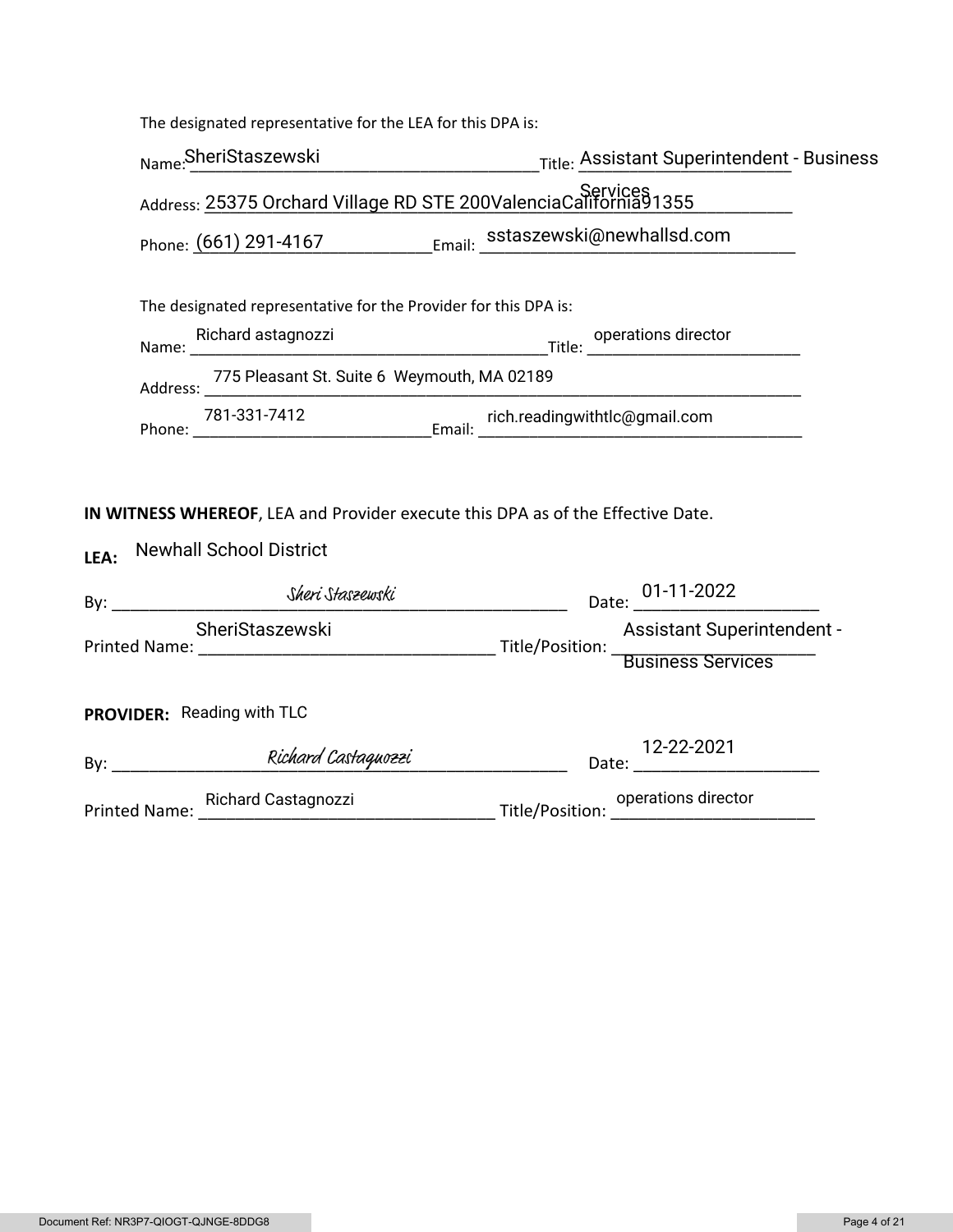#### **STANDARD CLAUSES**

Version 3.0

#### **ARTICLE I: PURPOSE AND SCOPE**

- **1. Purpose of DPA**. The purpose of this DPA is to describe the duties and responsibilities to protect Student Data including compliance with all applicable federal, state, and local privacy laws, rules, and regulations, all as may be amended from time to time. In performing these services, the Provider shall be considered a School Official with a legitimate educational interest, and performing services otherwise provided by the LEA. Provider shall be under the direct control and supervision of the LEA, with respect to its use of Student Data
- **2. Student Data to Be Provided**. In order to perform the Services described above, LEA shall provide Student Data as identified in the Schedule of Data, attached hereto as **Exhibit "B"**.
- **3. DPA Definitions**. The definition of terms used in this DPA is found in **Exhibit "C".** In the event of a conflict, definitions used in this DPA shall prevail over terms used in any other writing, including, but not limited to the Service Agreement, Terms of Service, Privacy Policies etc.

#### **ARTICLE II: DATA OWNERSHIP AND AUTHORIZED ACCESS**

- **1. Student Data Property of LEA**. All Student Data transmitted to the Provider pursuant to the Service Agreement is and will continue to be the property of and under the control of the LEA. The Provider further acknowledges and agrees that all copies of such Student Data transmitted to the Provider, including any modifications or additions or any portion thereof from any source, are subject to the provisions of this DPA in the same manner as the original Student Data. The Parties agree that as between them, all rights, including all intellectual property rights in and to Student Data contemplated per the Service Agreement, shall remain the exclusive property of the LEA. For the purposes of FERPA, the Provider shall be considered a School Official, under the control and direction of the LEA as it pertains to the use of Student Data, notwithstanding the above.
- **2. Parent Access**. To the extent required by law the LEA shall establish reasonable procedures by which a parent, legal guardian, or eligible student may review Education Records and/or Student Data correct erroneous information, and procedures for the transfer of student-generated content to a personal account, consistent with the functionality of services. Provider shall respond in a reasonably timely manner (and no later than forty five (45) days from the date of the request or pursuant to the time frame required under state law for an LEA to respond to a parent or student, whichever is sooner) to the LEA's request for Student Data in a student's records held by the Provider to view or correct as necessary. In the event that a parent of a student or other individual contacts the Provider to review any of the Student Data accessed pursuant to the Services, the Provider shall refer the parent or individual to the LEA, who will follow the necessary and proper procedures regarding the requested information.
- **3. Separate Account**. If Student-Generated Content is stored or maintained by the Provider, Provider shall, at the request of the LEA, transfer, or provide a mechanism for the LEA to transfer, said Student-Generated Content to a separate account created by the student.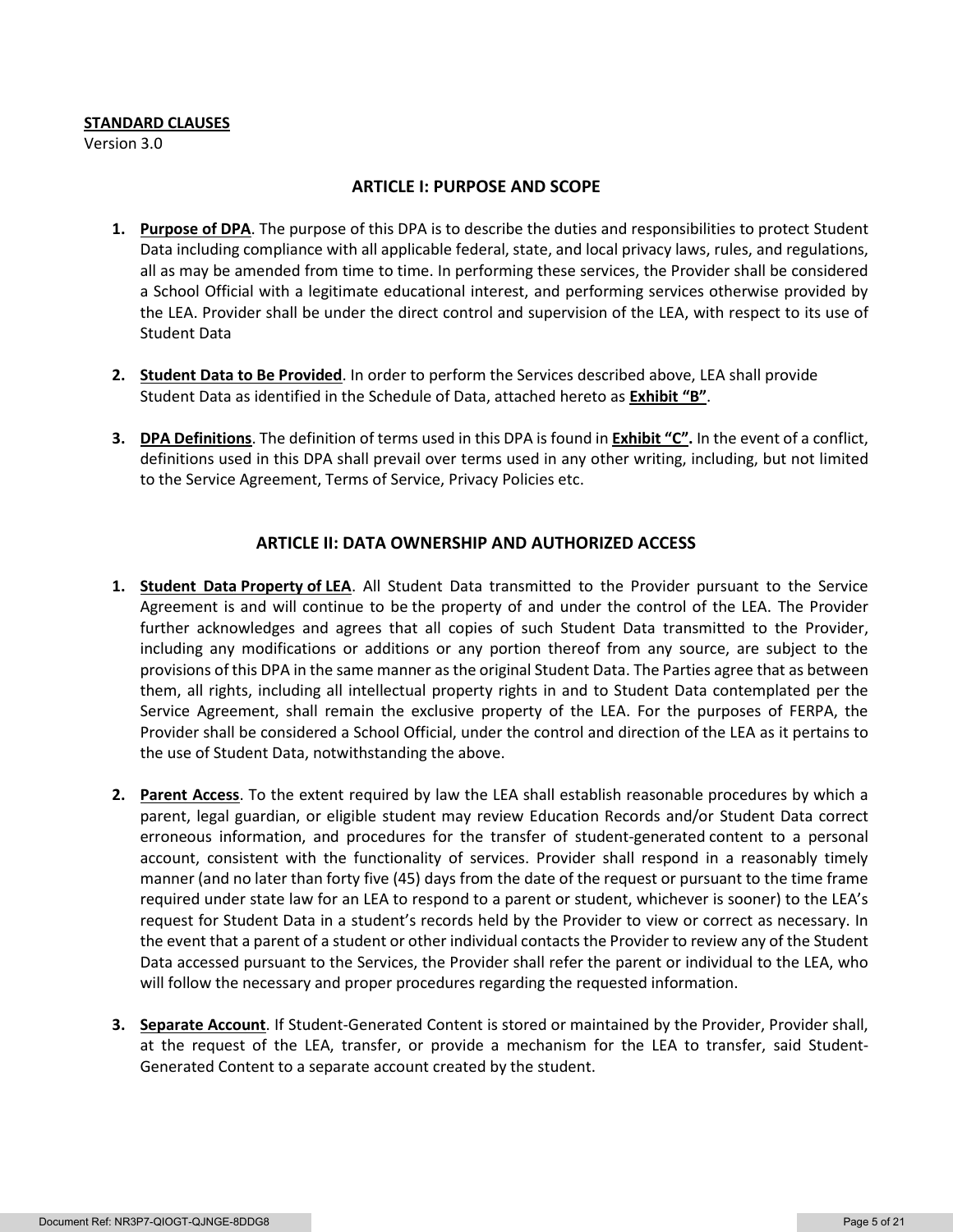- **4. Law Enforcement Requests**. Should law enforcement or other government entities ("Requesting Party(ies)") contact Provider with a request for Student Data held by the Provider pursuant to the Services, the Provider shall notify the LEA in advance of a compelled disclosure to the Requesting Party, unless lawfully directed by the Requesting Party not to inform the LEA of the request.
- **5. Subprocessors**. Provider shall enter into written agreements with all Subprocessors performing functions for the Provider in order for the Provider to provide the Services pursuant to the Service Agreement, whereby the Subprocessors agree to protect Student Data in a manner no less stringent than the terms of this DPA.

## **ARTICLE III: DUTIES OF LEA**

- **1. Provide Data in Compliance with Applicable Laws**. LEA shall provide Student Data for the purposes of obtaining the Services in compliance with all applicable federal, state, and local privacy laws, rules, and regulations, all as may be amended from time to time.
- **2. Annual Notification of Rights**. If the LEA has a policy of disclosing Education Rrecords and/or Student Data under FERPA (34 CFR § 99.31(a)(1)), LEA shall include a specification of criteria for determining who constitutes a school official and what constitutes a legitimate educational interest in its annual notification of rights.
- **3. Reasonable Precautions**. LEA shall take reasonable precautions to secure usernames, passwords, and any other means of gaining access to the services and hosted Student Data.
- **4. Unauthorized Access Notification**. LEA shall notify Provider promptly of any known unauthorized access. LEA will assist Provider in any efforts by Provider to investigate and respond to any unauthorized access.

## **ARTICLE IV: DUTIES OF PROVIDER**

- **1. Privacy Compliance**. The Provider shall comply with all applicable federal, state, and local laws, rules, and regulations pertaining to Student Data privacy and security, all as may be amended from time to time.
- **2. Authorized Use**. The Student Data shared pursuant to the Service Agreement, including persistent unique identifiers, shall be used for no purpose other than the Services outlined in Exhibit A or stated in the Service Agreement and/or otherwise authorized under the statutes referred to herein this DPA.
- **3. Provider Employee Obligation**. Provider shall require all of Provider's employees and agents who have access to Student Data to comply with all applicable provisions of this DPA with respect to the Student Data shared under the Service Agreement. Provider agrees to require and maintain an appropriate confidentiality agreement from each employee or agent with access to Student Data pursuant to the Service Agreement.
- **4. No Disclosure**. Provider acknowledges and agrees that it shall not make any re-disclosure of any Student Data or any portion thereof, including without limitation, user content or other non-public information and/or personally identifiable information contained in the Student Data other than as directed or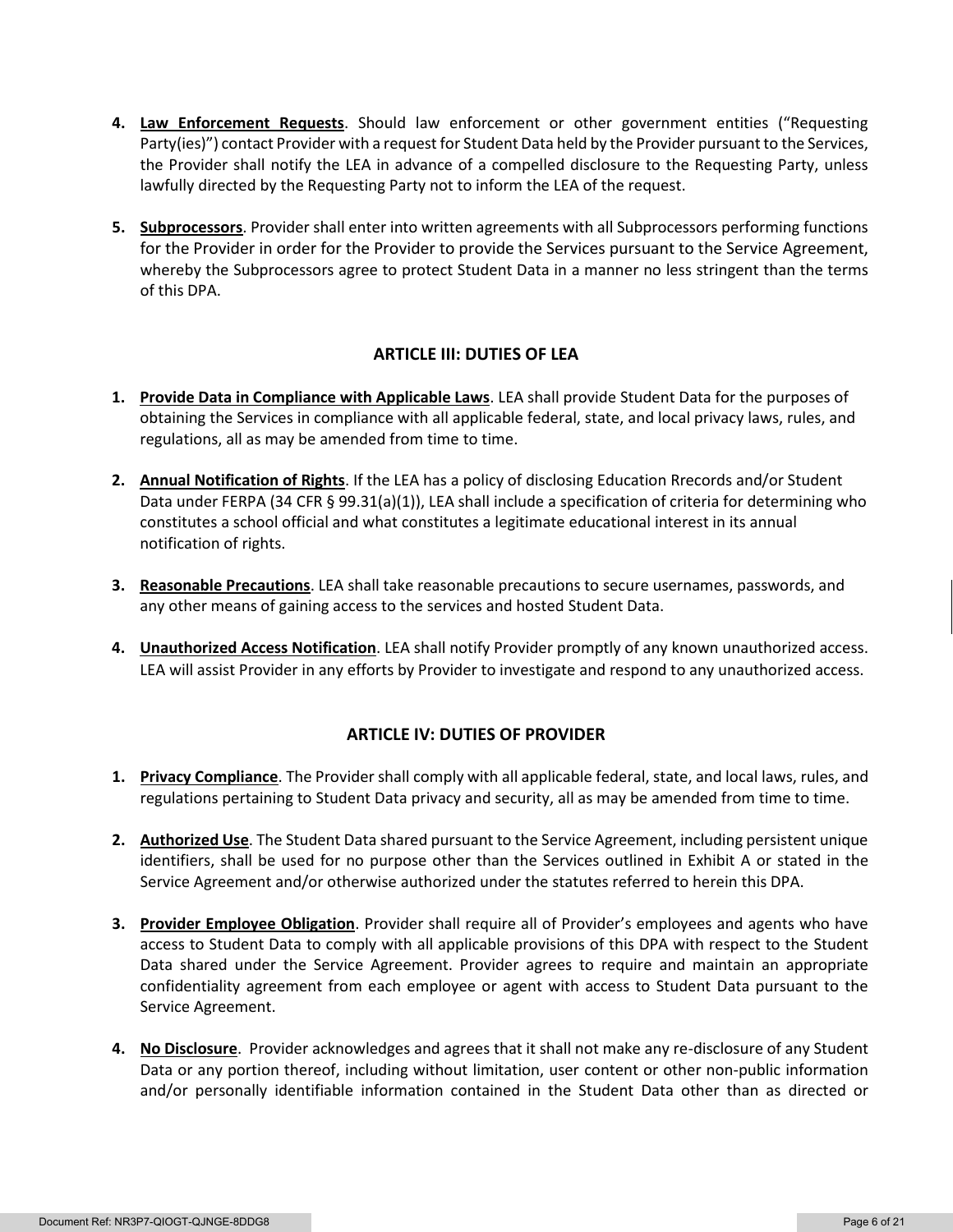permitted by the LEA or this DPA. This prohibition against disclosure shall not apply to aggregate summaries of De-Identified information, Student Data disclosed pursuant to a lawfully issued subpoena or other legal process, or to subprocessors performing services on behalf of the Provider pursuant to this DPA. Provider will not Sell Student Data to any third party.

- **5. De-Identified Data**: Provider agrees not to attempt to re-identify de-identified Student Data. De-Identified Data may be used by the Provider for those purposes allowed under FERPA and the following purposes: (1) assisting the LEA or other governmental agencies in conducting research and other studies; and (2) research and development of the Provider's educational sites, services, or applications, and to demonstrate the effectiveness of the Services; and (3) for adaptive learning purpose and for customized student learning. Provider's use of De-Identified Data shall survive termination of this DPA or any request by LEA to return or destroy Student Data. Except for Subprocessors, Provider agrees not to transfer deidentified Student Data to any party unless (a) that party agrees in writing not to attempt re-identification, and (b) prior written notice has been given to the LEA who has provided prior written consent for such transfer. Prior to publishing any document that names the LEA explicitly or indirectly, the Provider shall obtain the LEA's written approval of the manner in which de-identified data is presented.
- **6. Disposition of Data**. Upon written request from the LEA, Provider shall dispose of or provide a mechanism for the LEA to transfer Student Data obtained under the Service Agreement, within sixty (60) days of the date of said request and according to a schedule and procedure as the Parties may reasonably agree. Upon termination of this DPA, if no written request from the LEA is received, Provider shall dispose of all Student Data after providing the LEA with reasonable prior notice. The duty to dispose of Student Data shall not extend to Student Data that had been De-Identified or placed in a separate student account pursuant to section II 3. The LEA may employ a "Directive for Disposition of Data" form, a copy of which is attached hereto as **Exhibit "D"**. If the LEA and Provider employ Exhibit "D," no further written request or notice is required on the part of either party prior to the disposition of Student Data described in Exhibit "D.
- **7. Advertising Limitations.** Provider is prohibited from using, disclosing, or selling Student Data to (a) inform, influence, or enable Targeted Advertising; or (b) develop a profile of a student, family member/guardian or group, for any purpose other than providing the Service to LEA. This section does not prohibit Provider from using Student Data (i) for adaptive learning or customized student learning (including generating personalized learning recommendations); or (ii) to make product recommendations to teachers or LEA employees; or (iii) to notify account holders about new education product updates, features, or services or from otherwise using Student Data as permitted in this DPA and its accompanying exhibits

## **ARTICLE V: DATA PROVISIONS**

- **1. Data Storage**. Where required by applicable law, Student Data shall be stored within the United States. Upon request of the LEA, Provider will provide a list of the locations where Student Data is stored.
- **2. Audits.** No more than once a year, or following unauthorized access, upon receipt of a written request from the LEA with at least ten (10) business days' notice and upon the execution of an appropriate confidentiality agreement, the Provider will allow the LEA to audit the security and privacy measures that are in place to ensure protection of Student Data or any portion thereof as it pertains to the delivery of services to the LEA . The Provider will cooperate reasonably with the LEA and any local, state, or federal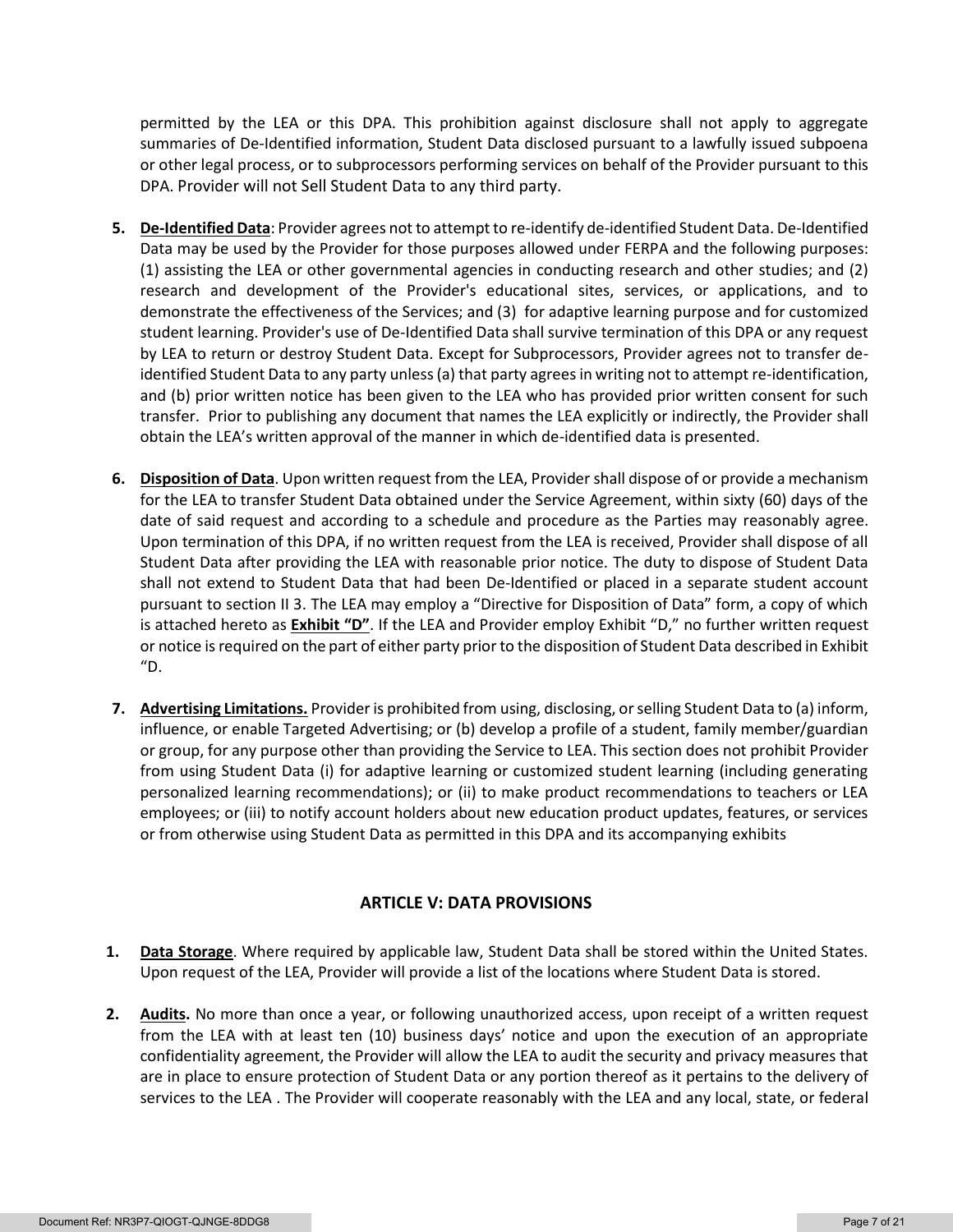agency with oversight authority or jurisdiction in connection with any audit or investigation of the Provider and/or delivery of Services to students and/or LEA, and shall provide reasonable access to the Provider's facilities, staff, agents and LEA's Student Data and all records pertaining to the Provider, LEA and delivery of Services to the LEA. Failure to reasonably cooperate shall be deemed a material breach of the DPA.

- **3. Data Security**. The Provider agrees to utilize administrative, physical, and technical safeguards designed to protect Student Data from unauthorized access, disclosure, acquisition, destruction, use, or modification. The Provider shall adhere to any applicable law relating to data security. The provider shall implement an adequate Cybersecurity Framework based on one of the nationally recognized standards set forth set forth in **Exhibit "F"**. Exclusions, variations, or exemptions to the identified Cybersecurity Framework must be detailed in an attachment to **Exhibit "H"**. Additionally, Provider may choose to further detail its security programs and measures that augment or are in addition to the Cybersecurity Framework in **Exhibit "F"**. Provider shall provide, in the Standard Schedule to the DPA, contact information of an employee who LEA may contact if there are any data security concerns or questions.
- **4. Data Breach**. In the event of an unauthorized release, disclosure or acquisition of Student Data that compromises the security, confidentiality or integrity of the Student Data maintained by the Provider the Provider shall provide notification to LEA within seventy-two (72) hours of confirmation of the incident, unless notification within this time limit would disrupt investigation of the incident by law enforcement. In such an event, notification shall be made within a reasonable time after the incident. Provider shall follow the following process:
	- (1) The security breach notification described above shall include, at a minimum, the following information to the extent known by the Provider and as it becomes available:
		- i. The name and contact information of the reporting LEA subject to this section.
		- ii. A list of the types of personal information that were or are reasonably believed to have been the subject of a breach.
		- iii. If the information is possible to determine at the time the notice is provided, then either (1) the date of the breach, (2) the estimated date of the breach, or (3) the date range within which the breach occurred. The notification shall also include the date of the notice.
		- iv. Whether the notification was delayed as a result of a law enforcement investigation, if that information is possible to determine at the time the notice is provided; and
		- v. A general description of the breach incident, if that information is possible to determine at the time the notice is provided.
	- (2) Provider agrees to adhere to all federal and state requirements with respect to a data breach related to the Student Data, including, when appropriate or required, the required responsibilities and procedures for notification and mitigation of any such data breach.
	- (3) Provider further acknowledges and agrees to have a written incident response plan that reflects best practices and is consistent with industry standards and federal and state law for responding to a data breach, breach of security, privacy incident or unauthorized acquisition or use of Student Data or any portion thereof, including personally identifiable information and agrees to provide LEA, upon request, with a summary of said written incident response plan.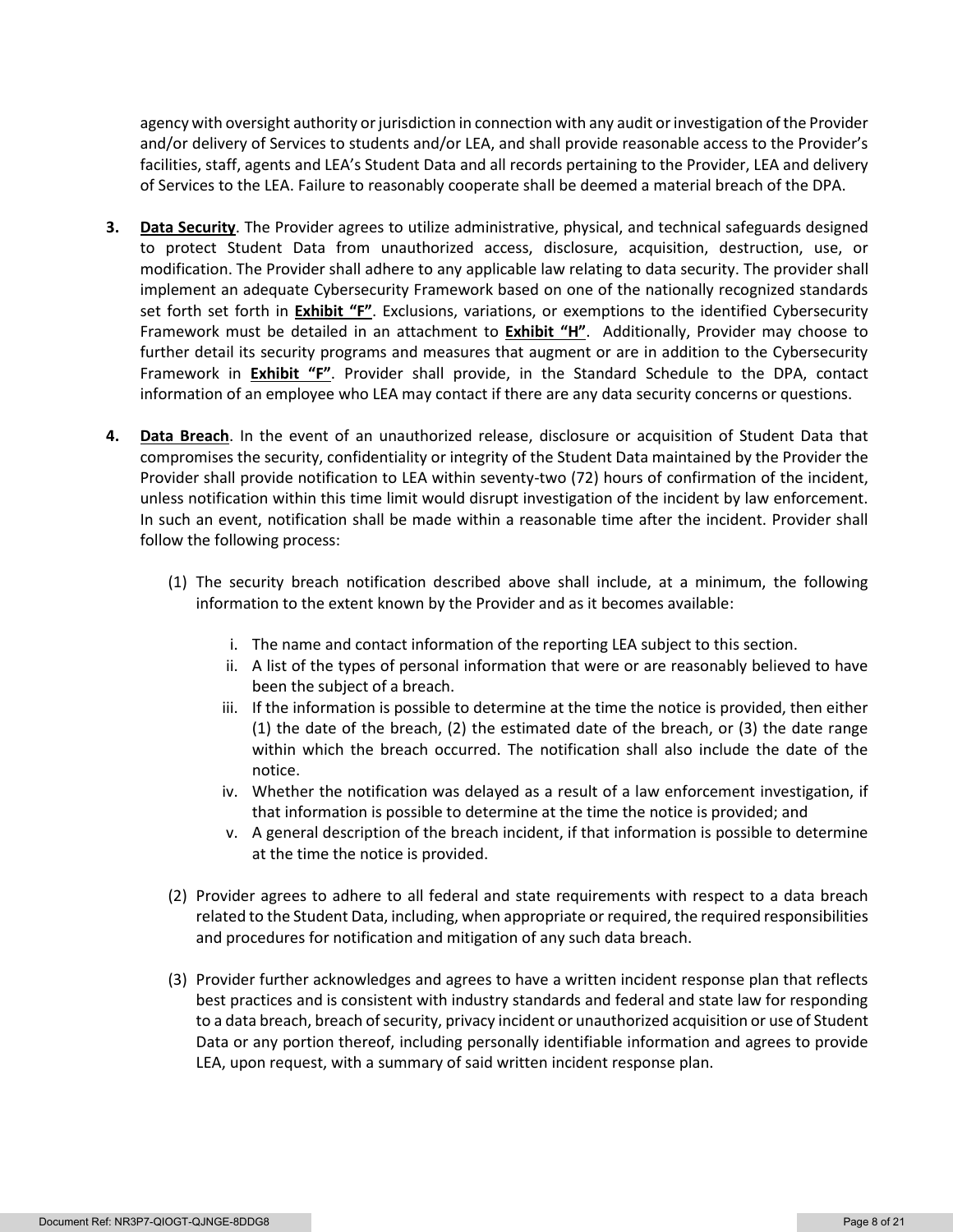- (4) LEA shall provide notice and facts surrounding the breach to the affected students, parents or guardians.
- (5) In the event of a breach originating from LEA's use of the Service, Provider shall cooperate with LEA to the extent necessary to expeditiously secure Student Data.

#### **ARTICLE VI: GENERAL OFFER OF TERMS**

Provider may, by signing the attached form of "General Offer of Privacy Terms" (General Offer, attached hereto as **Exhibit "E"**), be bound by the terms of **Exhibit "E"** to any other LEA who signs the acceptance on said Exhibit. The form is limited by the terms and conditions described therein.

#### **ARTICLE VII: MISCELLANEOUS**

- **1. Termination**. In the event that either Party seeks to terminate this DPA, they may do so by mutual written consent so long as the Service Agreement has lapsed or has been terminated. Either party may terminate this DPA and any service agreement or contract if the other party breaches any terms of this DPA.
- **2. Effect of Termination Survival**. If the Service Agreement is terminated, the Provider shall destroy all of LEA's Student Data pursuant to Article IV, section 6.
- **3. Priority of Agreements**. This DPA shall govern the treatment of Student Data in order to comply with the privacy protections, including those found in FERPA and all applicable privacy statutes identified in this DPA. In the event there is conflict between the terms of the DPA and the Service Agreement, Terms of Service, Privacy Policies, or with any other bid/RFP, license agreement, or writing, the terms of this DPA shall apply and take precedence. In the event of a conflict between Exhibit H, the SDPC Standard Clauses, and/or the Supplemental State Terms, Exhibit H will control, followed by the Supplemental State Terms. Except as described in this paragraph herein, all other provisions of the Service Agreement shall remain in effect.
- **4. Entire Agreement**. This DPA and the Service Agreement constitute the entire agreement of the Parties relating to the subject matter hereof and supersedes all prior communications, representations, or agreements, oral or written, by the Parties relating thereto. This DPA may be amended and the observance of any provision of this DPA may be waived (either generally or in any particular instance and either retroactively or prospectively) only with the signed written consent of both Parties. Neither failure nor delay on the part of any Party in exercising any right, power, or privilege hereunder shall operate as a waiver of such right, nor shall any single or partial exercise of any such right, power, or privilege preclude any further exercise thereof or the exercise of any other right, power, or privilege.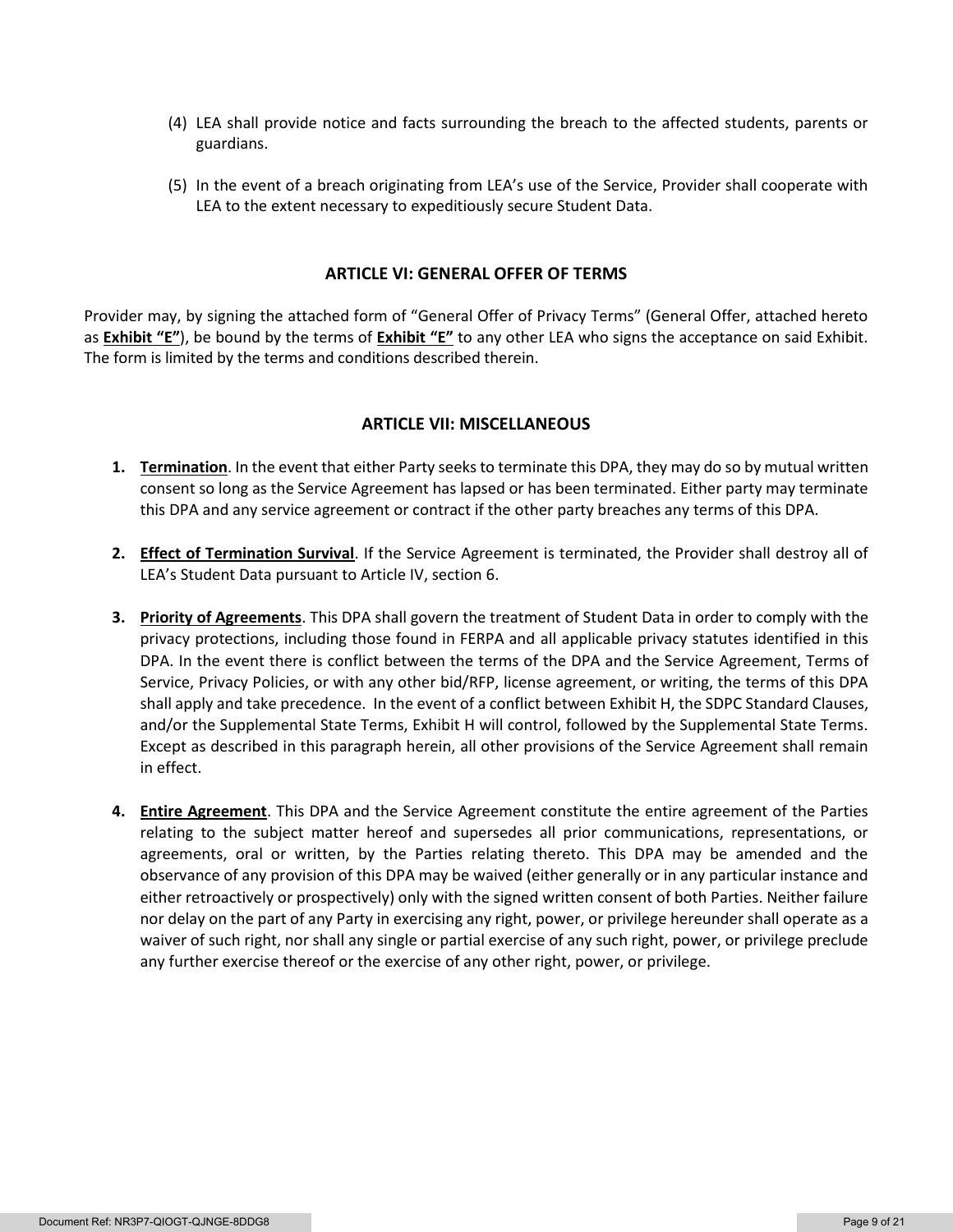- **5. Severability**. Any provision of this DPA that is prohibited or unenforceable in any jurisdiction shall, as to such jurisdiction, be ineffective to the extent of such prohibition or unenforceability without invalidating the remaining provisions of this DPA, and any such prohibition or unenforceability in any jurisdiction shall not invalidate or render unenforceable such provision in any other jurisdiction. Notwithstanding the foregoing, if such provision could be more narrowly drawn so as not to be prohibited or unenforceable in such jurisdiction while, at the same time, maintaining the intent of the Parties, it shall, as to such jurisdiction, be so narrowly drawn without invalidating the remaining provisions of this DPA or affecting the validity or enforceability of such provision in any other jurisdiction.
- **6. Governing Law; Venue and Jurisdiction**. THIS DPA WILL BE GOVERNED BY AND CONSTRUED IN ACCORDANCE WITH THE LAWS OF THE STATE OF THE LEA, WITHOUT REGARD TO CONFLICTS OF LAW PRINCIPLES. EACH PARTY CONSENTS AND SUBMITS TO THE SOLE AND EXCLUSIVE JURISDICTION TO THE STATE AND FEDERAL COURTS FOR THE COUNTY OF THE LEA FOR ANY DISPUTE ARISING OUT OF OR RELATING TO THIS DPA OR THE TRANSACTIONS CONTEMPLATED HEREBY.
- **7. Successors Bound**: This DPA is and shall be binding upon the respective successors in interest to Provider in the event of a merger, acquisition, consolidation or other business reorganization or sale of all or substantially all of the assets of such business In the event that the Provider sells, merges, or otherwise disposes of its business to a successor during the term of this DPA, the Provider shall provide written notice to the LEA no later than sixty (60) days after the closing date of sale, merger, or disposal. Such notice shall include a written, signed assurance that the successor will assume the obligations of the DPA and any obligations with respect to Student Data within the Service Agreement. The LEA has the authority to terminate the DPA if it disapproves of the successor to whom the Provider is selling, merging, or otherwise disposing of its business.
- **8. Authority.** Each party represents that it is authorized to bind to the terms of this DPA, including confidentiality and destruction of Student Data and any portion thereof contained therein, all related or associated institutions, individuals, employees or contractors who may have access to the Student Data and/or any portion thereof.
- **9. Waiver**. No delay or omission by either party to exercise any right hereunder shall be construed as a waiver of any such right and both parties reserve the right to exercise any such right from time to time, as often as may be deemed expedient.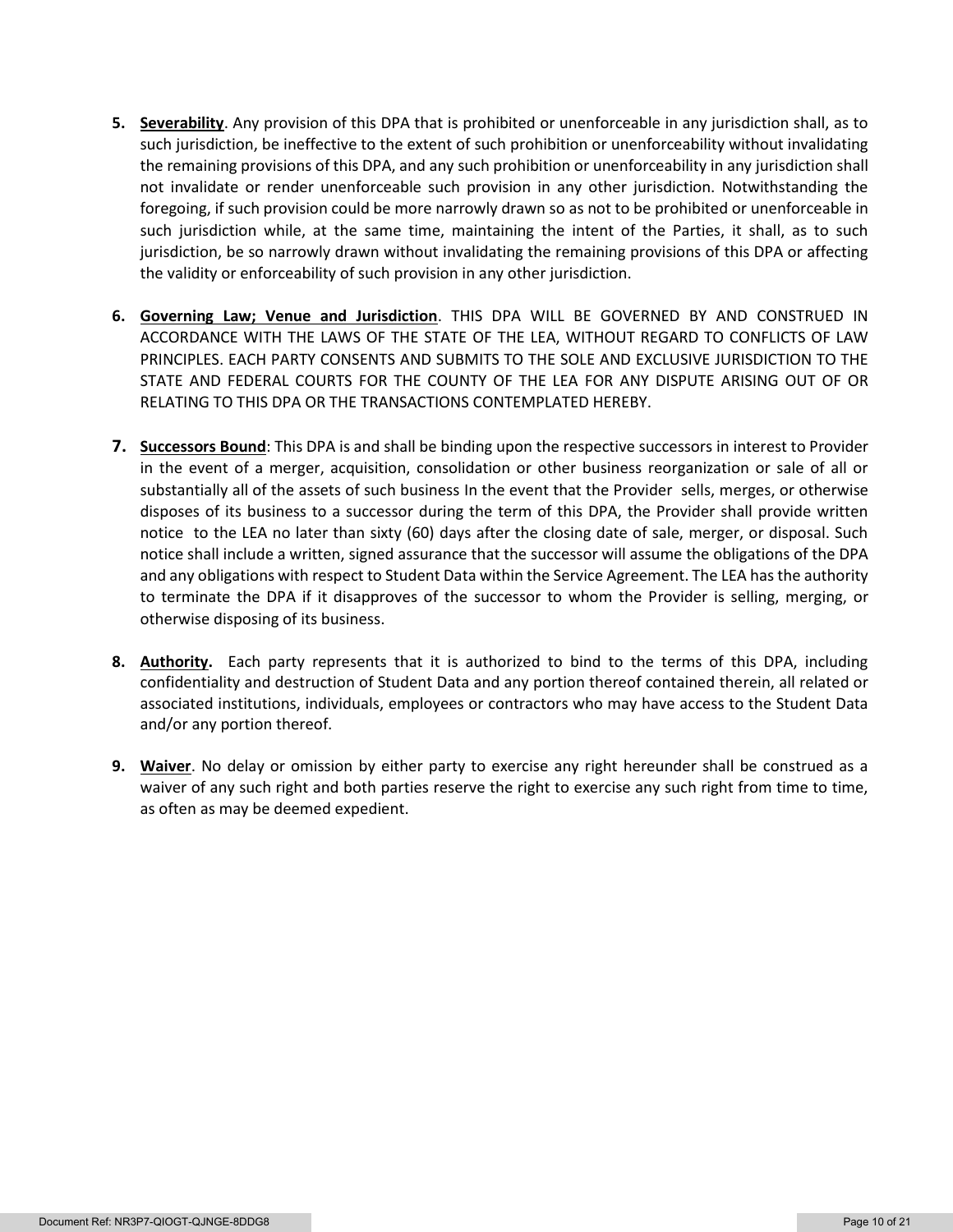## **EXHIBIT "A" DESCRIPTION OF SERVICES**

# [INSERT DETAILED DESCRIPTION OF PRODUCTS AND SERVICES HERE. IF MORE THAN ONE PRODUCT (RESOURCE) OR SERVICE IS INCLUDED, LIST EACH PRODUCT (RESOURCE) HERE]

Education material's, e-products, continuing ed credits and training



I have reviewed and completed Exhibit A. (which includes adding all resources under your company's catalog that will be covered by this DPA)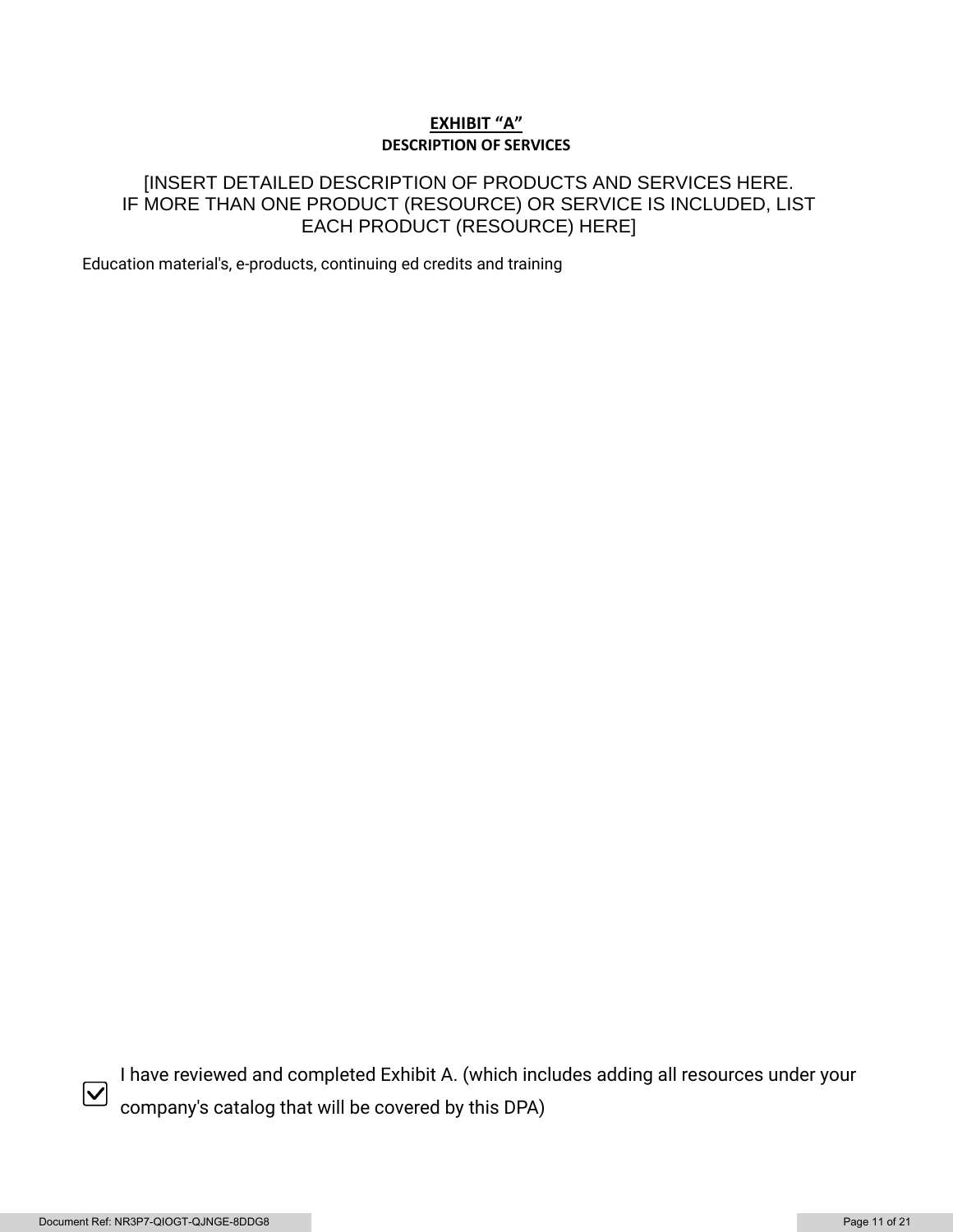# **EXHIBIT "B" SCHEDULE OF DATA**

| <b>Category of Data</b>           | <b>Elements</b>                                                         | <b>Check if Used</b><br>by Your System |
|-----------------------------------|-------------------------------------------------------------------------|----------------------------------------|
| <b>Application Technology</b>     | IP Addresses of users, Use of cookies, etc.                             |                                        |
| Meta Data                         | Other application technology meta data-Please specify:                  |                                        |
| <b>Application Use Statistics</b> | Meta data on user interaction with application                          |                                        |
| Assessment                        | Standardized test scores                                                |                                        |
|                                   | Observation data                                                        |                                        |
|                                   | Other assessment data-Please specify:                                   |                                        |
| Attendance                        | Student school (daily) attendance data                                  |                                        |
|                                   | Student class attendance data                                           |                                        |
| Communications                    | Online communications captured (emails, blog entries)                   |                                        |
| Conduct                           | Conduct or behavioral data                                              |                                        |
| Demographics                      | Date of Birth                                                           |                                        |
|                                   | Place of Birth                                                          |                                        |
|                                   | Gender                                                                  |                                        |
|                                   | Ethnicity or race                                                       |                                        |
|                                   | Language information (native, or primary language spoken by<br>student) |                                        |
|                                   | Other demographic information-Please specify:                           |                                        |
| Enrollment                        | Student school enrollment                                               |                                        |
|                                   | Student grade level                                                     |                                        |
|                                   | Homeroom                                                                |                                        |
|                                   | Guidance counselor                                                      |                                        |
|                                   | Specific curriculum programs                                            |                                        |
|                                   | Year of graduation                                                      |                                        |
|                                   | Other enrollment information-Please specify:                            |                                        |
| Parent/Guardian Contact           | Address                                                                 |                                        |
| Information                       | Email                                                                   |                                        |
|                                   | Phone                                                                   |                                        |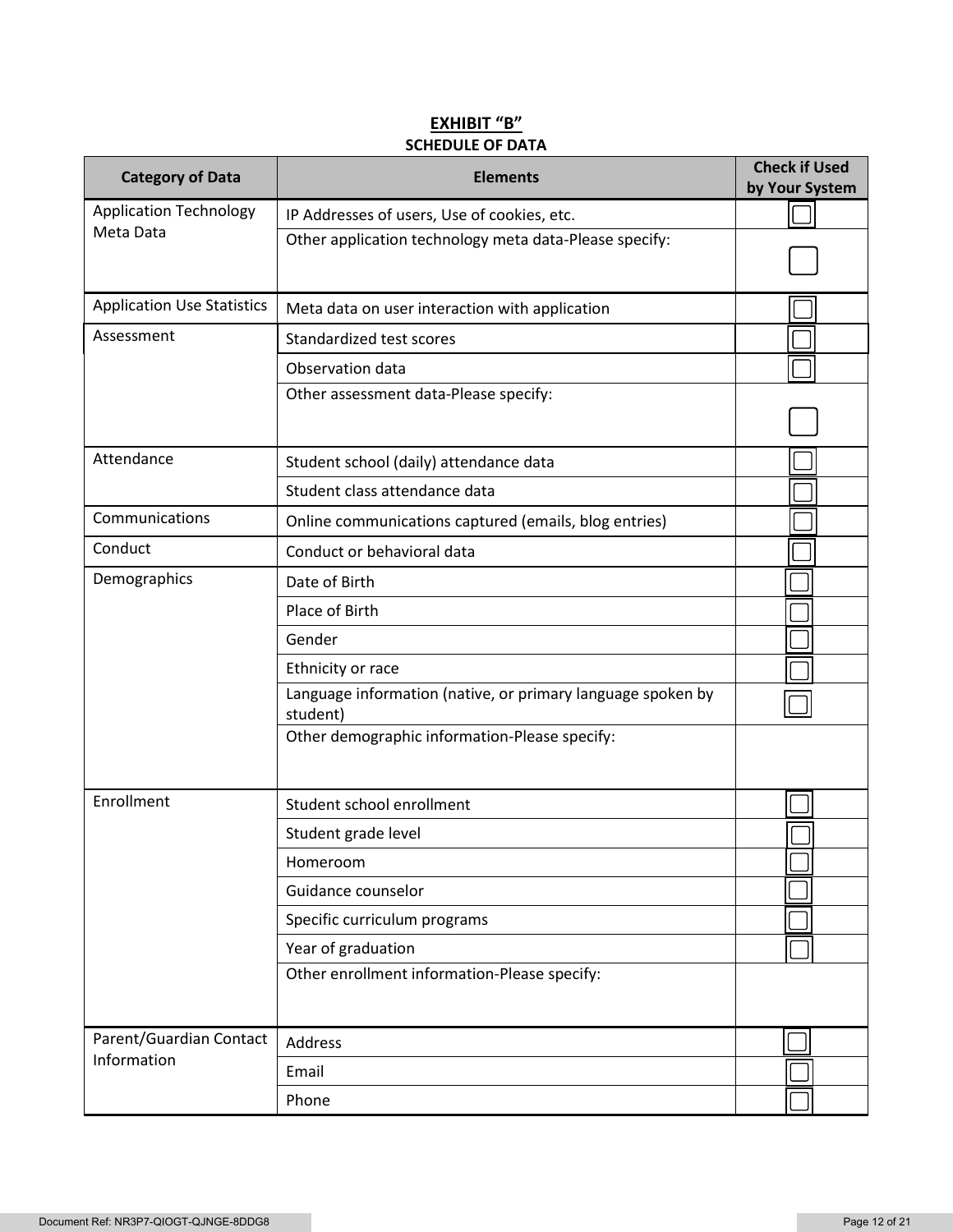| <b>Category of Data</b>               | <b>Elements</b>                                                                                                              | <b>Check if Used</b><br>by Your System |
|---------------------------------------|------------------------------------------------------------------------------------------------------------------------------|----------------------------------------|
| Parent/Guardian ID                    | Parent ID number (created to link parents to students)                                                                       |                                        |
| Parent/Guardian Name                  | First and/or Last                                                                                                            |                                        |
| Schedule<br>Student scheduled courses |                                                                                                                              |                                        |
|                                       | <b>Teacher names</b>                                                                                                         |                                        |
| Special Indicator                     | English language learner information                                                                                         |                                        |
|                                       | Low income status                                                                                                            |                                        |
|                                       | Medical alerts/ health data                                                                                                  |                                        |
|                                       | Student disability information                                                                                               |                                        |
|                                       | Specialized education services (IEP or 504)                                                                                  |                                        |
|                                       | Living situations (homeless/foster care)                                                                                     |                                        |
|                                       | Other indicator information-Please specify:                                                                                  |                                        |
| <b>Student Contact</b>                | <b>Address</b>                                                                                                               |                                        |
| Information                           | Email                                                                                                                        |                                        |
|                                       | Phone                                                                                                                        |                                        |
| <b>Student Identifiers</b>            | Local (School district) ID number                                                                                            |                                        |
|                                       | State ID number                                                                                                              |                                        |
|                                       | Provider/App assigned student ID number                                                                                      |                                        |
|                                       | Student app username                                                                                                         |                                        |
|                                       | Student app passwords                                                                                                        |                                        |
| <b>Student Name</b>                   | First and/or Last                                                                                                            |                                        |
| Student In App<br>Performance         | Program/application performance (typing program-student<br>types 60 wpm, reading program-student reads below grade<br>level) |                                        |
| <b>Student Program</b><br>Membership  | Academic or extracurricular activities a student may belong to<br>or participate in                                          |                                        |
| <b>Student Survey</b><br>Responses    | Student responses to surveys or questionnaires                                                                               |                                        |
| Student work                          | Student generated content; writing, pictures, etc.                                                                           |                                        |
|                                       | Other student work data -Please specify:                                                                                     |                                        |
| Transcript                            | Student course grades                                                                                                        |                                        |
|                                       | Student course data                                                                                                          |                                        |
|                                       | Student course grades/ performance scores                                                                                    |                                        |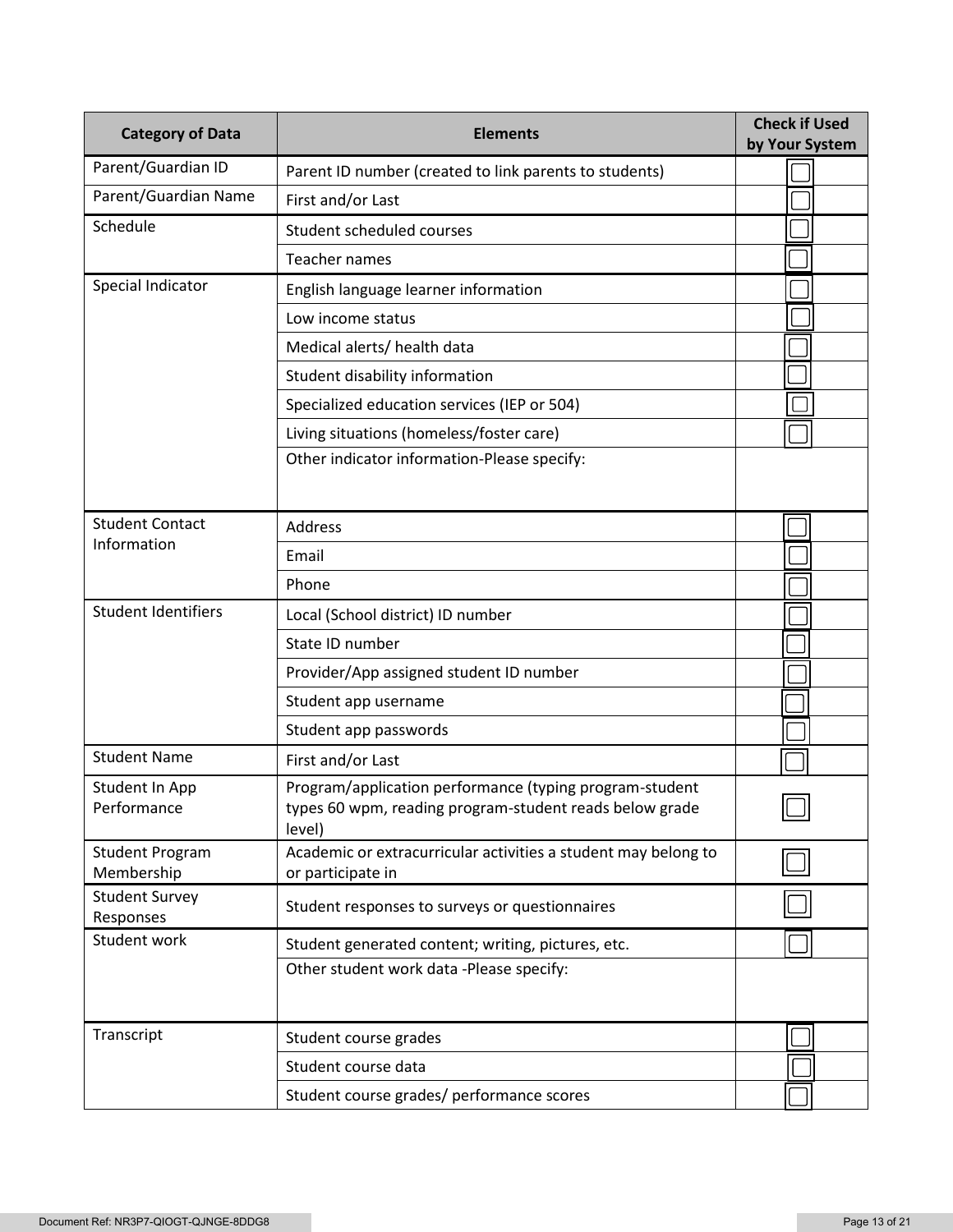| <b>Category of Data</b> | <b>Elements</b>                                                                                                                 | <b>Check if Used</b><br>by Your System |
|-------------------------|---------------------------------------------------------------------------------------------------------------------------------|----------------------------------------|
|                         | Other transcript data - Please specify:                                                                                         |                                        |
|                         |                                                                                                                                 |                                        |
| Transportation          | Student bus assignment                                                                                                          |                                        |
|                         | Student pick up and/or drop off location                                                                                        |                                        |
|                         | Student bus card ID number                                                                                                      |                                        |
|                         | Other transportation data - Please specify:                                                                                     |                                        |
|                         |                                                                                                                                 |                                        |
| Other                   | Please list each additional data element used, stored, or<br>collected by your application:                                     |                                        |
|                         |                                                                                                                                 |                                        |
| None                    | No Student Data collected at this time. Provider will<br>immediately notify LEA if this designation is no longer<br>applicable. |                                        |

I have reviewed and selected only the Data Elements that we need to collect in order to provide the services.

 $\boxed{\blacktriangledown}$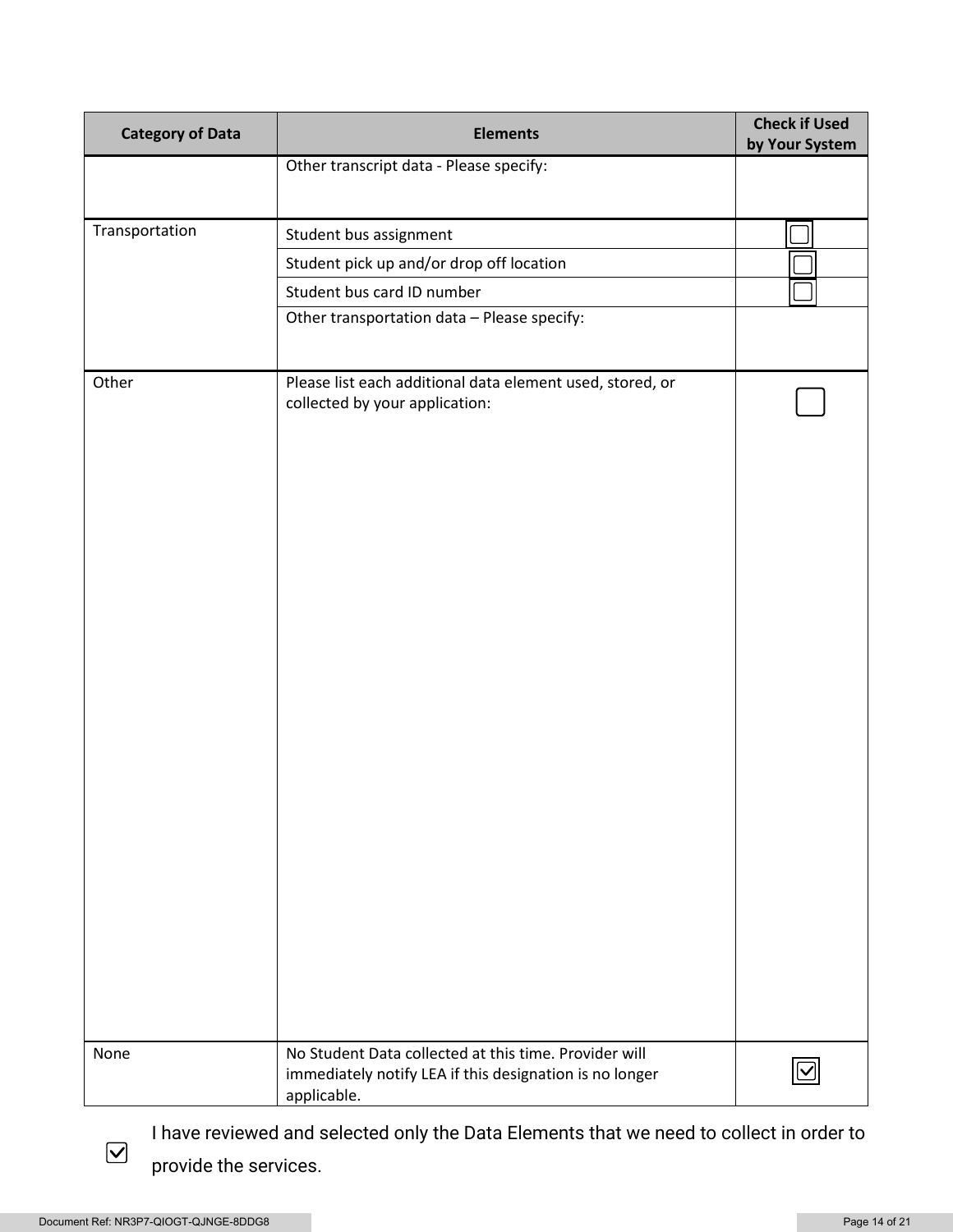# **EXHIBIT "C" DEFINITIONS**

**De-Identified Data and De-Identification**: Records and information are considered to be de-identified when all personally identifiable information has been removed or obscured, such that the remaining information does not reasonably identify a specific individual, including, but not limited to, any information that, alone or in combination is linkable to a specific student and provided that the educational agency, or other party, has made a reasonable determination that a student's identity is not personally identifiable, taking into account reasonable available information.

**Educational Records**: Educational Records are records, files, documents, and other materials directly related to a student and maintained by the school or local education agency, or by a person acting for such school or local education agency, including but not limited to, records encompassing all the material kept in the student's cumulative folder, such as general identifying data, records of attendance and of academic work completed, records of achievement, and results of evaluative tests, health data, disciplinary status, test protocols and individualized education programs.

**Metadata**: means information that provides meaning and context to other data being collected; including, but not limited to: date and time records and purpose of creation Metadata that have been stripped of all direct and indirect identifiers are not considered Personally Identifiable Information.

**Operator**: means the operator of an internet website, online service, online application, or mobile application with actual knowledge that the site, service, or application is used for K–12 school purposes. Any entity that operates an internet website, online service, online application, or mobile application that has entered into a signed, written agreement with an LEA to provide a service to that LEA shall be considered an "operator" for the purposes of this section.

**Originating** LEA: An LEA who originally executes the DPA in its entirety with the Provider.

**Provider**: For purposes of the DPA, the term "Provider" means provider of digital educational software or services, including cloud-based services, for the digital storage, management, and retrieval of Student Data. Within the DPA the term "Provider" includes the term "Third Party" and the term "Operator" as used in applicable state statutes.

**Student Generated Content**: The term "student-generated content" means materials or content created by a student in the services including, but not limited to, essays, research reports, portfolios, creative writing, music or other audio files, photographs, videos, and account information that enables ongoing ownership of student content.

**School Official**: For the purposes of this DPA and pursuant to 34 CFR § 99.31(b), a School Official is a contractor that: (1) Performs an institutional service or function for which the agency or institution would otherwise use employees; (2) Is under the direct control of the agency or institution with respect to the use and maintenance of Student Data including Education Records; and (3) Is subject to 34 CFR § 99.33(a) governing the use and redisclosure of personally identifiable information from Education Records.

**Service Agreement**: Refers to the Contract, Purchase Order or Terms of Service or Terms of Use.

**Student Data**: Student Data includes any data, whether gathered by Provider or provided by LEA or its users, students, or students' parents/guardians, that is descriptive of the student including, but not limited to,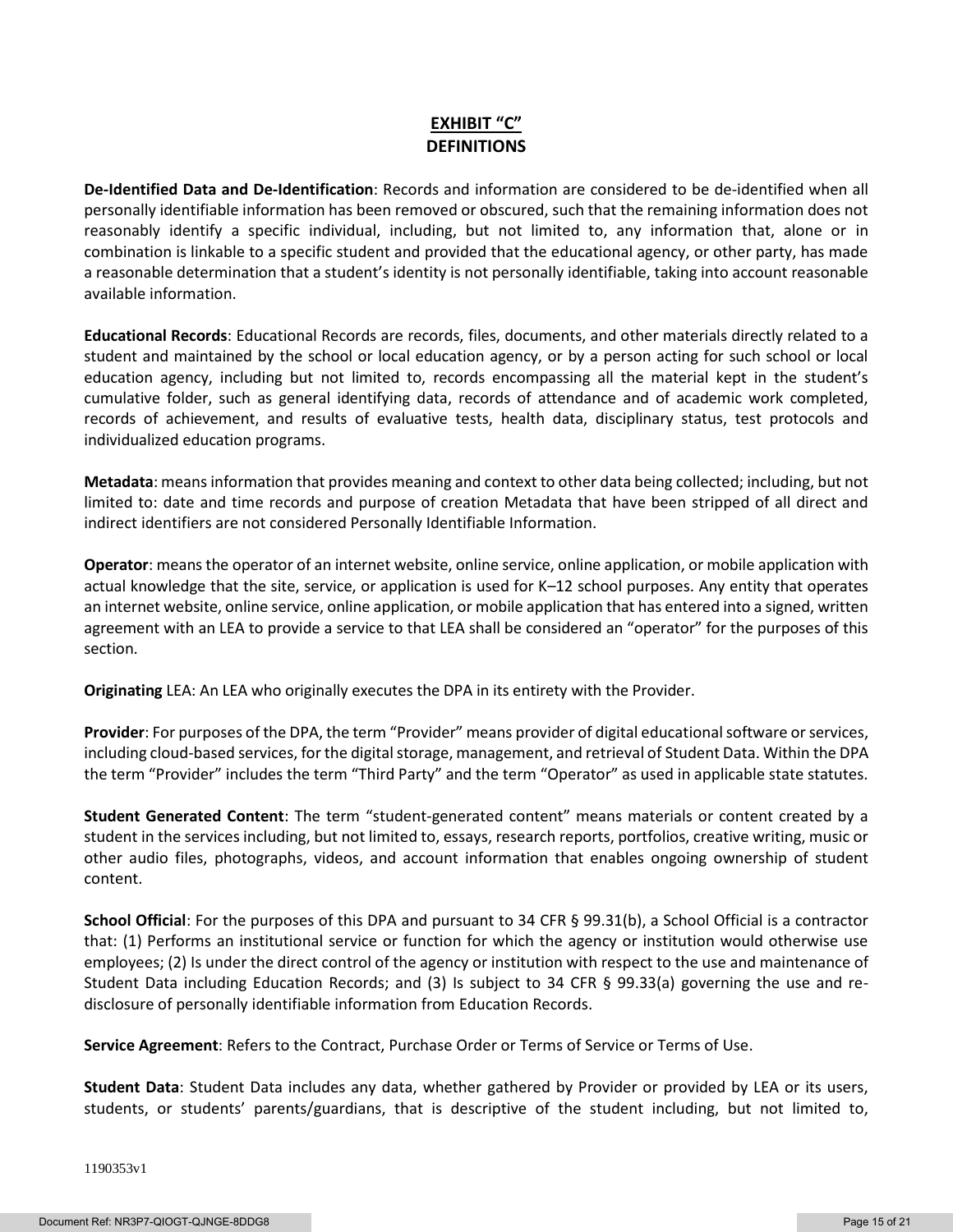information in the student's educational record or email, first and last name, birthdate, home or other physical address, telephone number, email address, or other information allowing physical or online contact, discipline records, videos, test results, special education data, juvenile dependency records, grades, evaluations, criminal records, medical records, health records, social security numbers, biometric information, disabilities, socioeconomic information, individual purchasing behavior or preferences, food purchases, political affiliations, religious information, text messages, documents, student identifiers, search activity, photos, voice recordings, geolocation information, parents' names, or any other information or identification number that would provide information about a specific student. Student Data includes Meta Data. Student Data further includes "personally identifiable information (PII)," as defined in 34 C.F.R. § 99.3 and as defined under any applicable state law. Student Data shall constitute Education Records for the purposes of this DPA, and for the purposes of federal, state, and local laws and regulations. Student Data as specified in **Exhibit "B"** is confirmed to be collected or processed by the Provider pursuant to the Services. Student Data shall not constitute that information that has been anonymized or de-identified, or anonymous usage data regarding a student's use of Provider's services.

**Subprocessor:** For the purposes of this DPA, the term "Subprocessor" (sometimes referred to as the "Subcontractor") means a party other than LEA or Provider, who Provider uses for data collection, analytics, storage, or other service to operate and/or improve its service, and who has access to Student Data.

**Subscribing LEA**: An LEA that was not party to the original Service Agreement and who accepts the Provider's General Offer of Privacy Terms.

**Targeted Advertising:** means presenting an advertisement to a student where the selection of the advertisement is based on Student Data or inferred over time from the usage of the operator's Internet web site, online service or mobile application by such student or the retention of such student's online activities or requests over time for the purpose of targeting subsequent advertisements. "Targeted advertising" does not include any advertising to a student on an Internet web site based on the content of the web page or in response to a student's response or request for information or feedback.

**Third Party**: The term "Third Party" means a provider of digital educational software or services, including cloudbased services, for the digital storage, management, and retrieval of Education Records and/or Student Data, as that term is used in some state statutes. However, for the purpose of this DPA, the term "Third Party" when used to indicate the provider of digital educational software or services is replaced by the term "Provider."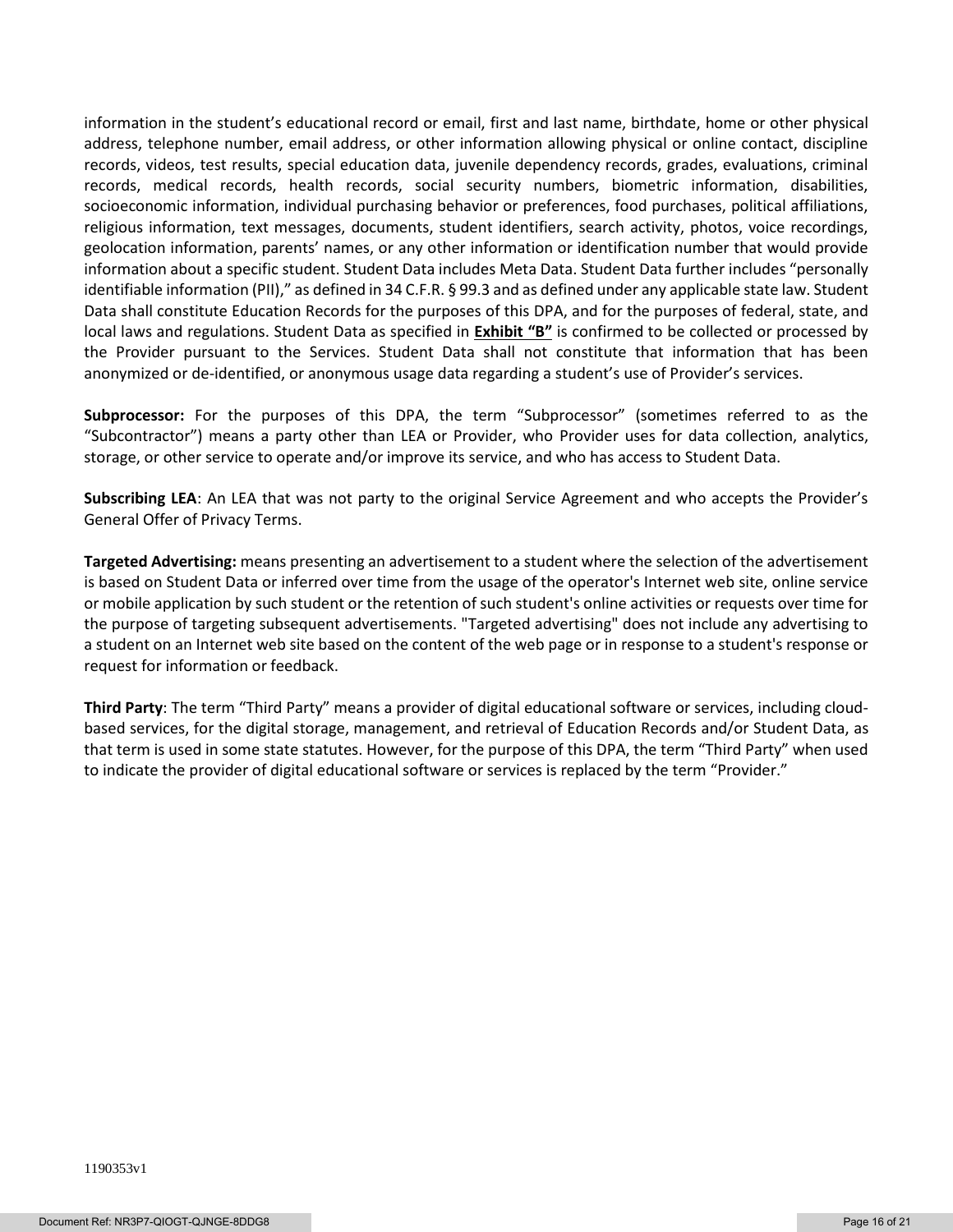## **EXHIBIT "D" DIRECTIVE FOR DISPOSITION OF DATA**

Provider to dispose of data obtained by Provider

pursuant to the terms of the Service Agreement between LEA and Provider. The terms of the Disposition are set forth below:

1. Extent of Disposition

Disposition is partial. The categories of data to be disposed of are set forth below or are found in an attachment to this Directive:

#### [**Insert categories of data here**]

 $\Box$  Disposition is Complete. Disposition extends to all categories of data.

2. Nature of Disposition

Disposition shall be by destruction or deletion of data.

\_\_\_\_\_\_\_\_\_\_\_\_\_\_\_\_\_\_\_\_\_\_\_\_\_\_\_\_\_\_\_\_\_\_\_\_\_\_\_\_ \_\_\_\_\_\_\_\_\_\_\_\_\_\_\_\_\_\_

\_\_\_\_\_\_\_\_\_\_\_\_\_\_\_\_\_\_\_\_\_\_\_\_\_\_\_\_\_\_\_\_\_\_\_\_\_\_\_\_\_ \_\_\_\_\_\_\_\_\_\_\_\_\_\_

Disposition shall be by a transfer of data. The data shall be transferred to the following site as follows:

[**Insert or attach special instructions**]

3. Schedule of Disposition

Data shall be disposed of by the following date:

As soon as commercially practicable.

\_\_\_\_\_ By

4. Signature

Authorized Representative of LEA Date

5. Verification of Disposition of Data

Authorized Representative of Company **Date**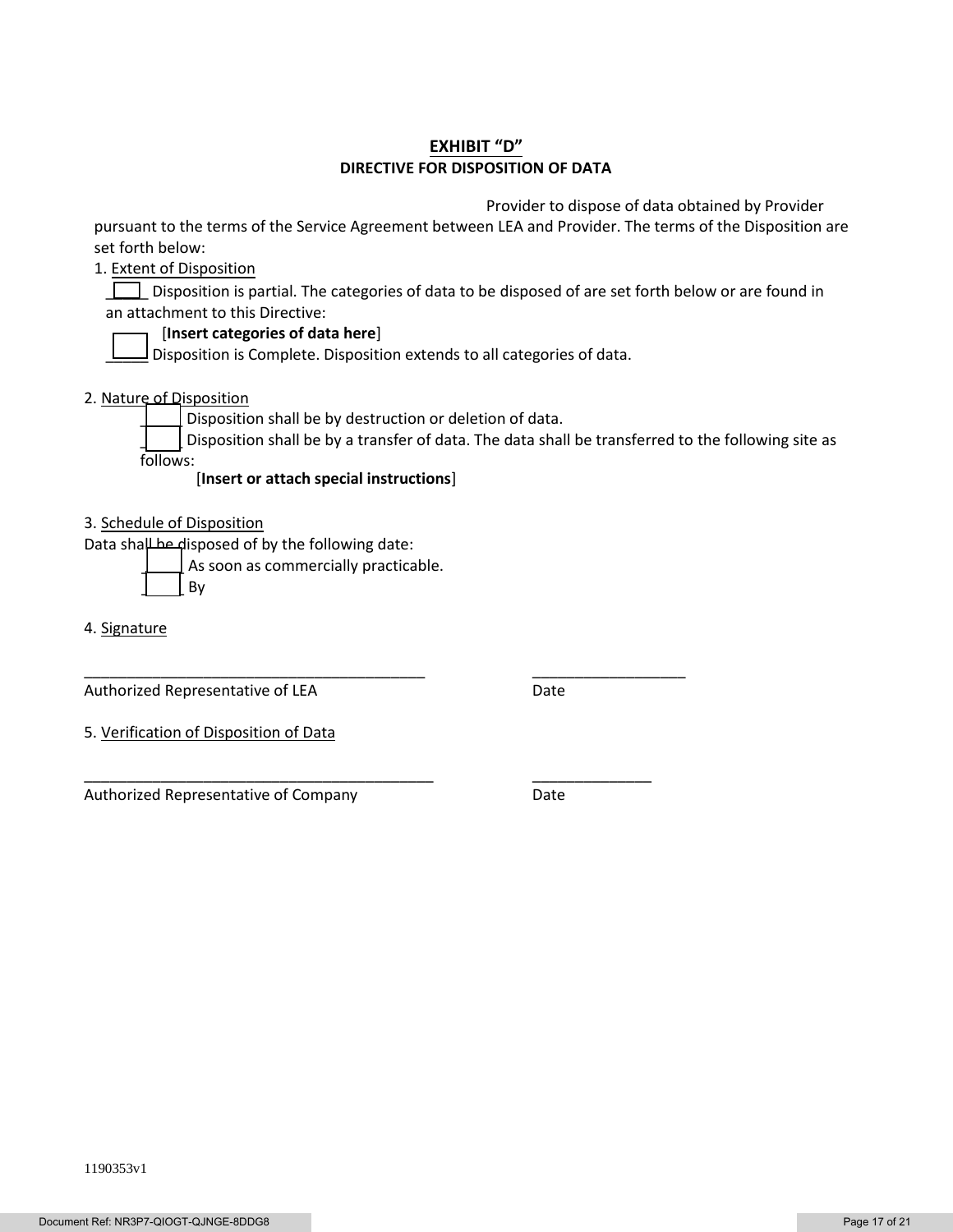#### **EXHIBIT "E" GENERAL OFFER OF PRIVACY TERMS**

#### **1**. **Offer of Terms**

# Provider of fers the same privacy protections found in this DPA between it and

("Originating LEA") which is dated Dec 9, 2021  $\qquad \qquad$ , to any other LEA ("Subscribing LEA") who accepts this General Offer of Privacy Terms ("General Offer") through its signature below. This General Offer shall extend only to privacy protections, and Provider's signature shall not necessarily bind Provider to other terms, such as price, term, or schedule of services, or to any other provision not addressed in this DPA. The Provider and the Subscribing LEA may also agree to change the data provided by Subscribing LEA to the Provider to suit the unique needs of the Subscribing LEA. The Provider may withdraw the General Offer in the event of: (1) a material change in the applicable privacy statues; (2) a material change in the services and products listed in the originating Service Agreement; or three (3) years after the date of Provider's signature to this Form. Subscribing LEAs should send the signed **Exhibit "E"** to Provider at the following email address:

# \_\_\_\_\_\_\_\_\_\_\_\_\_\_\_\_\_\_\_\_\_\_\_\_\_\_\_\_\_\_\_\_\_\_\_\_\_\_\_\_\_. rich.readingwithtlc@gmail.com

| <b>PROVIDER:</b> Reading with TLC |
|-----------------------------------|
|-----------------------------------|

| BY:     | Richard Castaguozzi |                | 12-22-2021<br>Date: |  |
|---------|---------------------|----------------|---------------------|--|
| _ _ _ _ | Richard Castagnozzi | $-1$ $-1$ $-1$ | operations director |  |

Printed Name: \_\_\_\_\_\_\_\_\_\_\_\_\_\_\_\_\_\_\_\_\_\_\_\_\_\_\_\_\_\_\_\_\_\_\_Title/Position: \_\_\_\_\_\_\_\_\_\_\_\_\_\_\_\_\_\_\_\_\_\_\_\_\_\_\_\_\_\_\_\_

#### **2**. **Subscribing LEA**

A Subscribing LEA, by signing a separate Service Agreement with Provider, and by its signature below, accepts the General Offer of Privacy Terms. The Subscribing LEA and the Provider shall therefore be bound by the same terms of this DPA for the term of the DPA between the Newhall School District

and the Provider. \*\*PRIOR TO ITS EFFECTIVENESS, SUBSCRIBING LEA MUST DELIVER NOTICE OF ACCEPTANCE TO PROVIDER PURSUANT TO ARTICLE VII, SECTION 5. \*\*

| LEA:                              |  |
|-----------------------------------|--|
| BY:                               |  |
|                                   |  |
|                                   |  |
|                                   |  |
| DESIGNATED REPRESENTATIVE OF LEA: |  |
| Name:                             |  |
| Title:                            |  |
| Address:                          |  |
| Telephone Number:                 |  |
| Email:                            |  |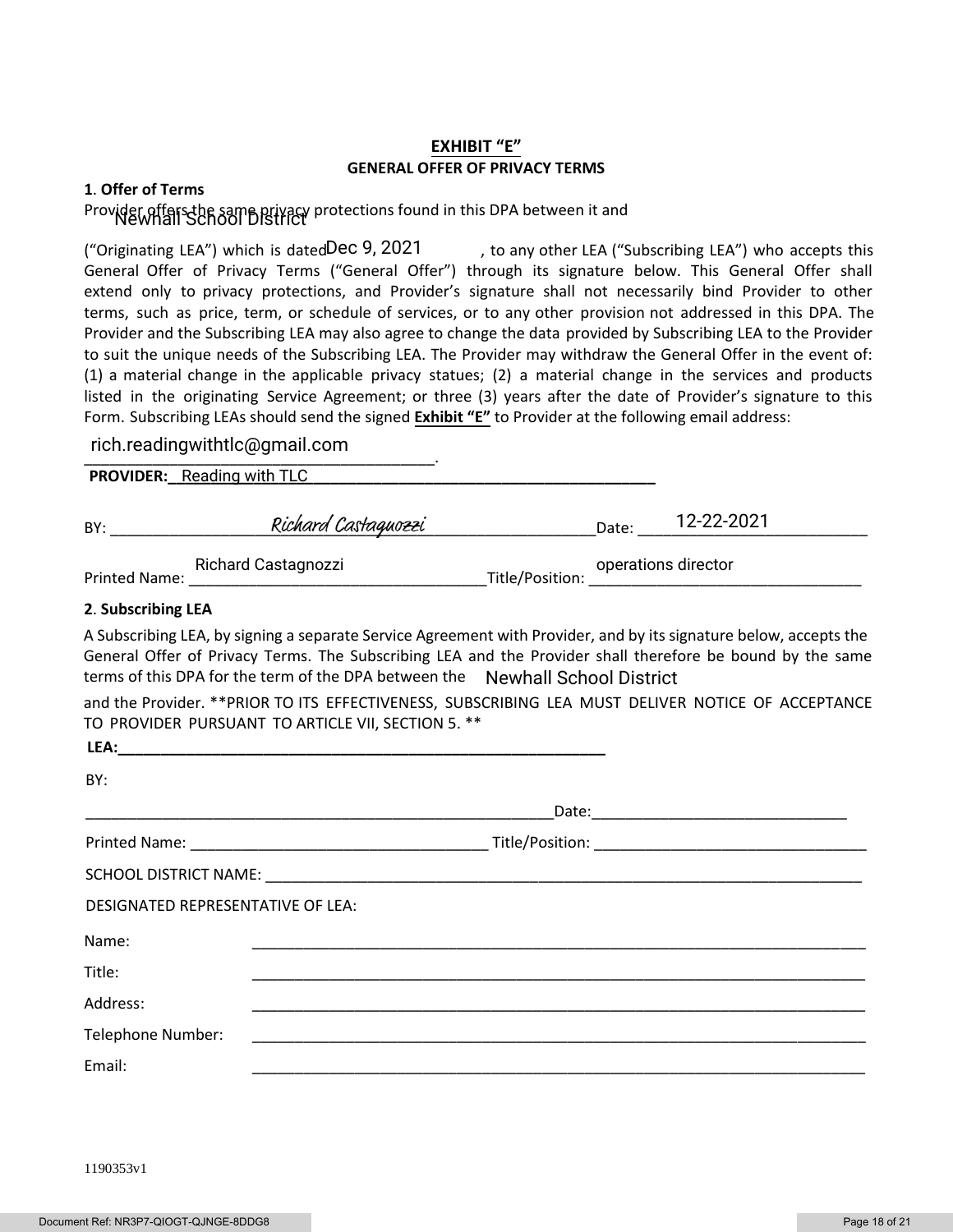#### **EXHIBIT "F" DATA SECURITY REQUIREMENTS**

#### **Adequate Cybersecurity Frameworks 2/24/2020**

The Education Security and Privacy Exchange ("Edspex") works in partnership with the Student Data Privacy Consortium and industry leaders to maintain a list of known and credible cybersecurity frameworks which can protect digital learning ecosystems chosen based on a set of guiding cybersecurity principles\* ("Cybersecurity Frameworks") that may be utilized by Provider .

| <b>MAINTAINING ORGANIZATION/GROUP</b>                                                   | <b>FRAMEWORK(S)</b>                                                                                                                  |
|-----------------------------------------------------------------------------------------|--------------------------------------------------------------------------------------------------------------------------------------|
|                                                                                         |                                                                                                                                      |
| National Institute of Standards and<br>Technology                                       | NIST Cybersecurity Framework Version 1.1                                                                                             |
| National Institute of Standards and<br>Technology                                       | NIST SP 800-53, Cybersecurity Framework for<br>Improving Critical Infrastructure Cybersecurity<br>(CSF), Special Publication 800-171 |
| International Standards Organization                                                    | Information technology - Security techniques<br>- Information security management systems<br>(ISO 27000 series)                      |
| Secure Controls Framework Council, LLC                                                  | Security Controls Framework (SCF)                                                                                                    |
| Center for Internet Security                                                            | CIS Critical Security Controls (CSC, CIS Top 20)                                                                                     |
| Office of the Under Secretary of Defense for<br>Acquisition and Sustainment (OUSD(A&S)) | <b>Cybersecurity Maturity Model Certification</b><br>(CMMC, ~FAR/DFAR)                                                               |

Cybersecurity Frameworks

*Please visi[t http://www.edspex.org](http://www.edspex.org/) for further details about the noted frameworks.*

\*Cybersecurity Principles used to choose the Cybersecurity Frameworks are located here

n/a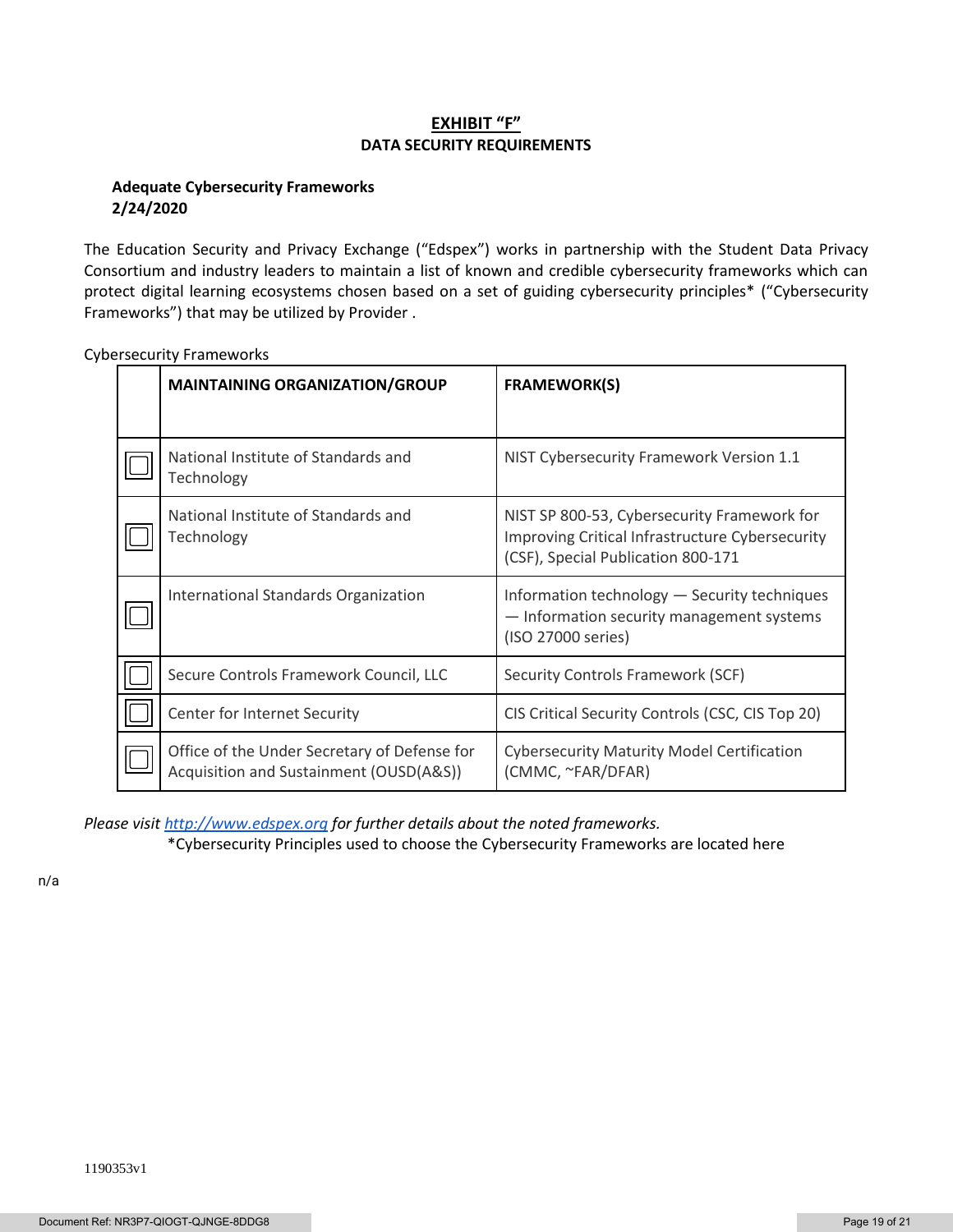# **EXHIBIT "G"**

## **Supplemental SDPC State Terms for California**

## **Version 1.0**

This Amendment for SDPC State Terms for California ("**Amendment**") is entered into on the date of full execution (the "**Effective Date**") and is incorporated into and made a part of the Student Data Privacy Agreement ("**DPA**") by and between:

, located at Newhall School District 25375 Orchard Village RD STE 200ValenciaCalifornia (the "**Local Education Agency**" or "**LEA**") and Reading with TLC 715 Pleasant St (the "**Provide**r"). All capitalized terms not otherwise defined herein shall have the meaning set forth in the DPA. Suite 6, Weymouth, MA 2189

**WHEREAS**, the Provider is providing educational or digital services to LEA, which services include: (a) cloud-based services for the digital storage, management, and retrieval of pupil records; and/or (b) digital educational software that authorizes Provider to access, store, and use pupil records; and

**WHEREAS**, the Provider and LEA recognize the need to protect personally identifiable student information and other regulated data exchanged between them as required by applicable laws and regulations, such as the Family Educational Rights and Privacy Act ("**FERPA**") at 20 U.S.C. § 1232g (34 C.F.R. Part 99); the Protection of Pupil Rights Amendment ("**PPRA**") at 20 U.S.C. §1232h; and the Children's Online Privacy Protection Act ("**COPPA**") at 15 U.S.C. § 6501-6506 (16 C.F.R. Part 312), accordingly, the Provider and LEA have executed the DPA, which establishes their respective obligations and duties in order to comply with such applicable laws; and

**WHEREAS**, the Provider will provide the services to LEA within the State of California and the Parties recognizes the need to protect personally identifiable student information and other regulated data exchanged between them as required by applicable California laws and regulations, such as the Student Online Personal Information Protection Act ("**SOPIPA**") at California Bus. & Prof. Code § 22584; California Assembly Bill 1584 ("**AB 1584**") at California Education Code section 49073.1; and other applicable state privacy laws and regulations; and

**WHEREAS**, the Provider and LEA desire to enter into this Amendment for the purpose of clarifying their respective obligations and duties in order to comply with applicable California state laws and regulations.

**NOW, THEREFORE**, for good and valuable consideration, LEA and Provider agree as follows:

- **1. Term**. The term of this Amendment shall expire on the same date as the DPA, unless otherwise terminated by the Parties.
- **2. Modification to Article IV, Section 7 of the DPA**. Article IV, Section 7 of the DPA (Advertising Limitations) is amended by deleting the stricken text as follows: